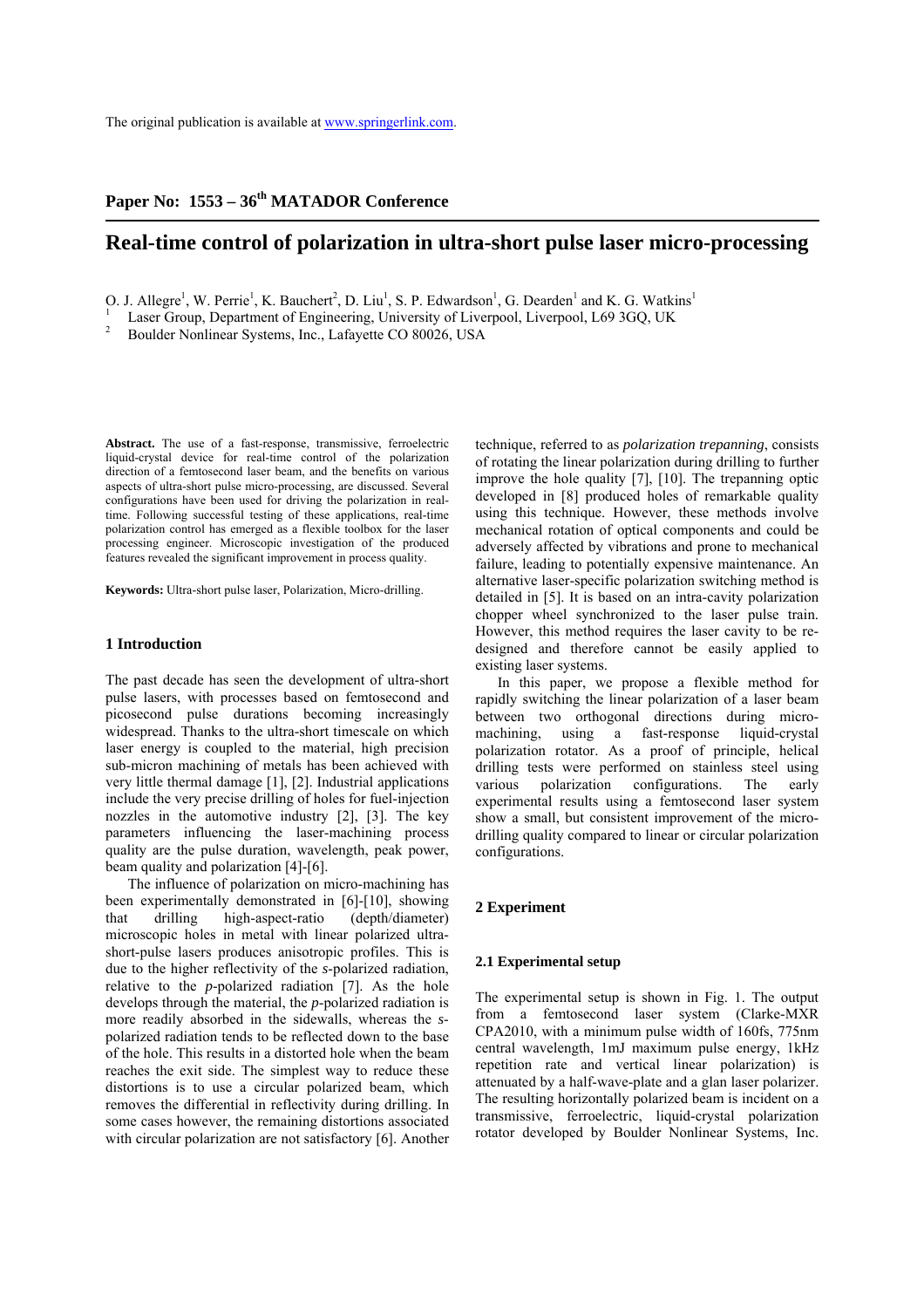#### 2 O. J. Allegre, W. Perrie, K. Bauchert, D. Liu, S. P. Edwardson, G. Dearden and K. G. Watkins



**Fig. 1.** Helical drilling experimental setup showing how the liquid-crystal polarization rotator was used. For the drilling tests, the dashed components were removed. This setup is a modified version of the one used in [11].

(MS Series). The liquid-crystal polarization rotator offers a switching speed of up to 20kHz between two orthogonal output states, with a response time of typically less than 100µs. This device behaves like a zero-order half-wave retarder mounted in a mechanical rotation stage. Varying the electric field applied to the device is equivalent to rotating the mechanical stage. The polarization rotator is driven by a programmable waveform from a function generator (Tektronix). After reflection on Mirrors 2 and 3, the beam enters the 10mm aperture of a scanning galvo system with a flat field lens  $(f = 100$ mm), driven by a programmable PC interface board. Samples are mounted on a precision 4-axis (x, y, z, θ) motion control system (Aerotech) allowing accurate positioning of the sample at the laser focus.

# **2.2 Test strategy**

In helical drilling, the laser beam performs a circular movement with a defined diameter on the surface of the work piece. As material is removed by each pulse, the beam works its way through the material on a helical path. The parameters influencing the geometry of the machined hole include the diameter of the circular beam path, the ablation spot size and the polarization [6].

Series of helical drilling tests were performed on 380µm thick stainless steel samples. Circular beam paths with diameters of 55, 65 and 70<sub>um</sub> were programmed on the scanning galvo. A pulse energy value of 75µJ was used, corresponding to a fluence of 20J/cm². This produced ablation spot diameters of typically around  $60\mu$ m. As the fluence was much higher than the ablation threshold (around 0.1J/cm² for steel), some melting occurred at the entrance of the holes, but the overall drilling time per hole was reduced to below 60s. The test

strategy consisted of using the various polarization modes available with the liquid-crystal polarization rotator, varying the operating parameters to improve the circularity and reduce the taper of the micro-holes. Linear and circular polarized beams were used first to provide comparative data for subsequent tests. The experimental configuration of the setup for each test is summarized in Table 1.

#### **3 Results and discussion**

The helical drilling tests produced tapered holes with an entrance opening diameter of typically around 110µm corresponding to a programmed circular beam path of 65µm in diameter and a pulse energy of 75µJ. The entrance of the holes showed no dependence on polarization, but was slightly elliptical in shape due to the ellipticity of the incident laser beam profile. On the exit side, the shape and taper of the holes varied with polarization, with a typical half-angle side-wall taper ranging between 4º and 5º. A summary of the test results as well as SEM images of the exit holes for the various polarization modes are shown in Table 1.

#### **3.1 Scanner-synchronized polarization switching**

In *polarization trepanning*, the direction of linear polarization rotates synchronously to the beam motion around the hole so that it is always oriented in the same way with regard to the wall [6]. This is normally achieved by placing a wave-plate in the optical path and mechanically rotating it synchronously with the beam. In order to obtain a similar effect, our liquid-crystal polarization rotator was synchronized with the scanning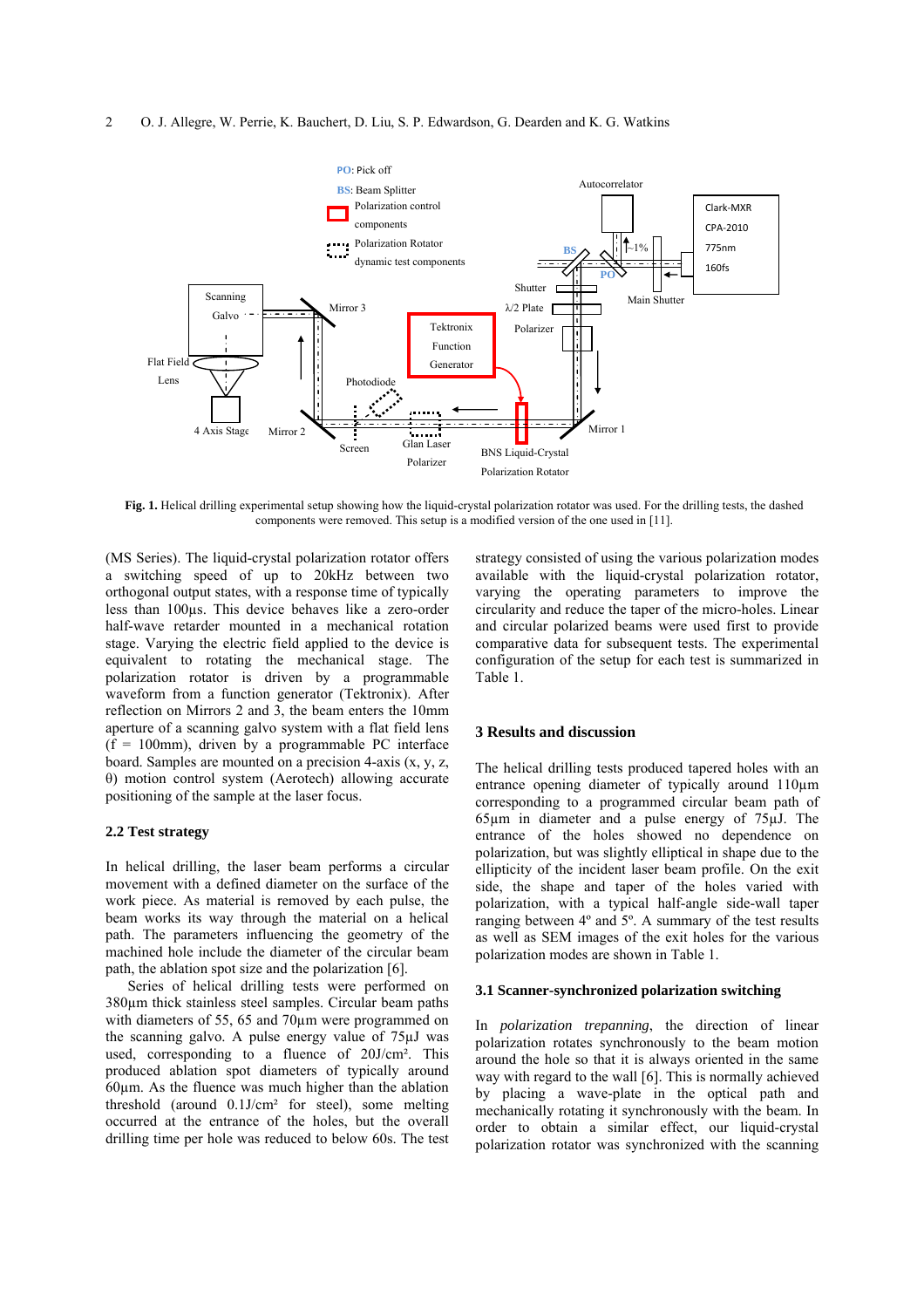galvo head. As only two orthogonal directions of polarization were available, this test produced an approximation of *polarization trepanning* by maintaining the direction of polarization as close as possible to a *p*polarization during helical drilling. Our experimental results are described in Table 1. The quality of holes drilled using this method was limited by only having two directions of polarization. However, optical *polarization trepanning* in this way may prove useful when drilling geometric shapes, such as square- and cross-shaped holes or cutting linear grooves, where the polarization direction can be best optimized.

## **3.2 Laser-synchronized polarization switching**

In this mode, the polarization rotator was synchronized with the kHz femtosecond-pulse-train from the laser. Our helical drilling tests showed reduced distortions in the shape of the exit holes compared to linear polarization (see Table 1). This was due to the averaging of reflectivity during drilling. This averaging effect occured because the polarization rotator was not synchronized with the scanning galvo in this case. The averaging effect is discussed further in section 3.3.

We also used the laser-synchronized polarization switching mode to test the response time of the liquidcrystal device, by placing a Glan Laser Polarizer behind it. Thus, a rotation in polarization direction was translated into a modulation of the amplitude transmitted through the polarizer. The resulting beam amplitude was measured with a photodiode (see dashed components in Fig. 1). This confirmed that the response time of the polarization rotator was less than 0.5ms (manufacturing specification: 0.1ms). In our laser system, the time lapse

Table 1. Description and results of helical drilling tests on a 380µm-thick stainless steel plate, including qualitative comparison of the exit holes (775nm, 240fs pulses, 1kHz repetition rate, pulse energy: 75µJ).

|                                                    | Linear<br>polarization                                                                                                                          | Circular<br>polarization                                                                                                                 | Scanner-<br>synchronized<br>polarization<br>switching                                                                                                                    | Laser-<br>synchronized<br>polarization<br>switching                                                                                         | <b>Un-synchronized</b><br>polarization<br>switching                                                                                   |
|----------------------------------------------------|-------------------------------------------------------------------------------------------------------------------------------------------------|------------------------------------------------------------------------------------------------------------------------------------------|--------------------------------------------------------------------------------------------------------------------------------------------------------------------------|---------------------------------------------------------------------------------------------------------------------------------------------|---------------------------------------------------------------------------------------------------------------------------------------|
| <b>Configuration of</b><br>the setup               | Polarization<br>rotator removed.<br>The linear<br>polarized laser<br>beam is used to<br>drill the sample.                                       | Polarization<br>rotator removed.<br>A quarter-wave<br>plate is inserted<br>into the beam<br>path to produce<br>circular<br>polarization. | Polarization<br>rotator driven<br>with a 10Hz<br>square wave<br>synchronized<br>with the galvo<br>scanner.                                                               | Polarization<br>rotator driven<br>with a 100Hz<br>square wave<br>synchronized<br>with the laser<br>pulse-train.                             | Polarization<br>rotator driven<br>with a 10Hz<br>square wave,<br>not synchronized<br>with the laser or<br>the galvo scanner.          |
| Aim of test                                        | Provide<br>comparative data<br>for subsequent<br>tests.                                                                                         | Provide<br>comparative data<br>for subsequent<br>tests.                                                                                  | Reduce the<br>variability in<br>reflectivity during<br>drilling. This<br>configuration is<br>similar to<br>polarization<br>trepanning.                                   | Provide accurate<br>control of the<br>polarization state<br>of each<br>femtosecond<br>pulse.                                                | Reduce the<br>polarization<br>induced<br>distortions thanks<br>to averaging<br>effects.                                               |
| <b>SEM</b> images of<br>the holes exit<br>aperture | Polarization<br>$50 \mu m$                                                                                                                      | $50 \mu m$                                                                                                                               | $50 \mu m$                                                                                                                                                               | $50 \mu m$                                                                                                                                  | $50 \mu m$                                                                                                                            |
| <b>Qualitative</b><br>comparison                   | Elliptical exit<br>hole shape,<br>showing the<br>distortions<br>typically<br>associated with<br>linear<br>polarization, as<br>described in [7]. | Exit hole less<br>elliptical than<br>linear<br>polarization.<br>Low levels of<br>distortion on the<br>hole walls.                        | Increase in size of<br>exit aperture<br>compared to other<br>polarization<br>configurations.<br>Small levels of<br>distortion on the<br>hole walls are still<br>present. | Shape of the hole<br>improved<br>compared to<br>linear<br>polarization.<br>No improvements<br>when compared<br>to circular<br>polarization. | Increase in size of<br>exit aperture<br>compared to<br>circular<br>polarization.<br>Low levels of<br>distortion on the<br>hole walls. |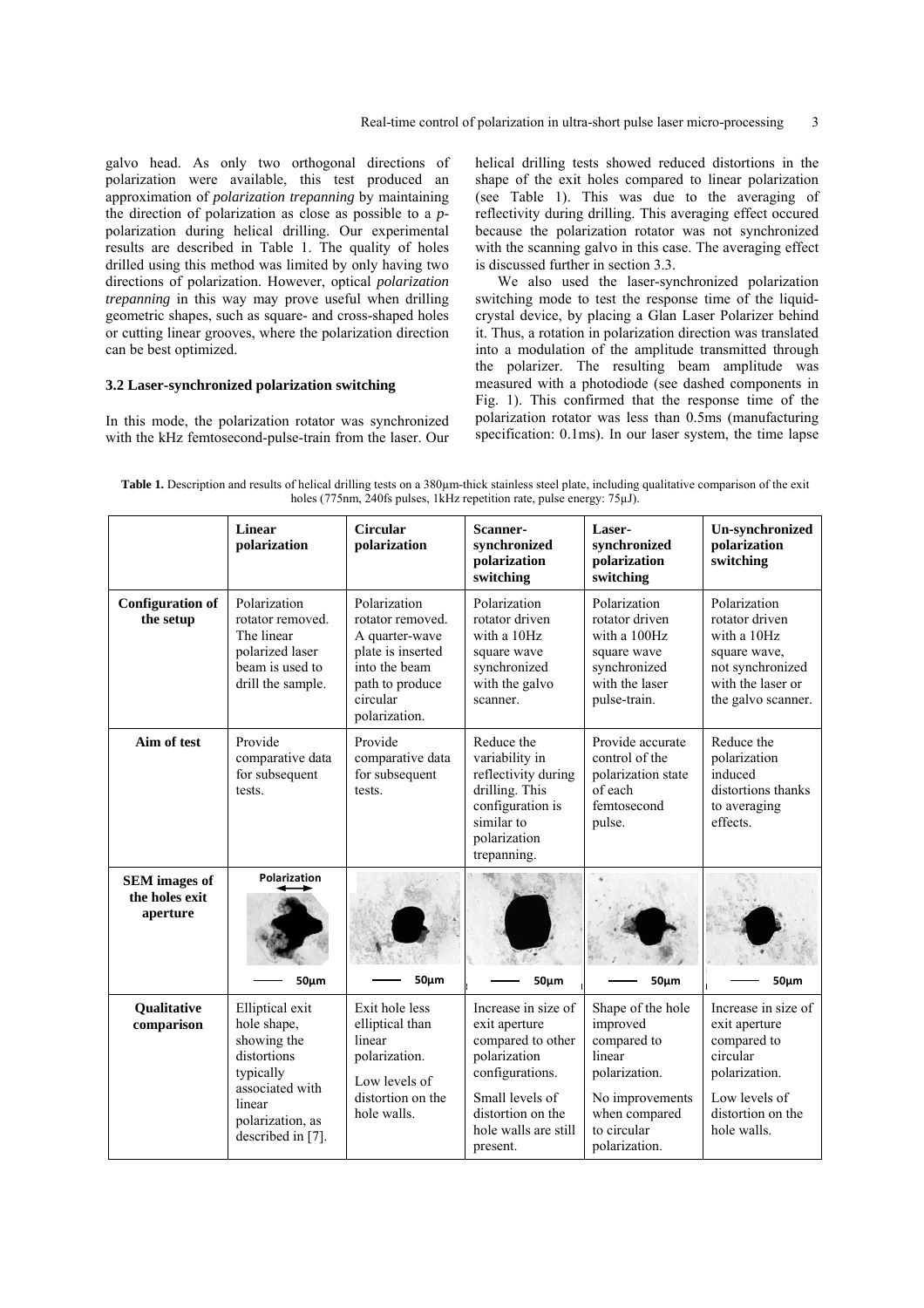between each femtosecond pulse is 1ms (1kHz repetition rate). The response time of the liquid-crystal device was therefore sufficient to provide accurate control over the polarization direction of each individual pulse. The interesting aspect of this polarization mode is that it enables dynamic pulse-to-pulse amplitude control for surface machining of periodic structures. Experiments using this technique (in preparation) will be published elsewhere.

## **3.3 Un-synchronized polarization switching**

During helical drilling, the laser beam rotates about the central axis of the hole. When the polarization rotator is not synchronized with the scanner system, a given coordinate in the circular beam path will see the polarization direction vary over time. The resulting value for the reflectivity of the laser beam at this coordinate will vary accordingly. This leads to an averaging effect which tends to reduce the distortions in the exit shape of the hole [7].

The synchronizing signals linked to the polarization rotator were removed, allowing these averaging effects to take place. Our helical drilling tests showed reduced distortions in the shape of the exit holes compared to the other polarization modes (see Table 1). However, these averaging effects should also have occurred in the lasersynchronized polarization mode described in section 3.2. The difference in machining quality between these two cases is thought to be due to a difference in the polarization switching frequencies. Future work will determine the optimum ratio between polarization switching frequency and beam scanning speed to maximize the averaging effects and improve the machining quality.

#### **4 Conclusions**

A method for dynamically switching the polarization direction of a femtosecond laser beam with a fastresponse, transmissive, ferroelectric liquid-crystal device has been presented. Helical drilling of high-aspect-ratio micro-holes in a steel plate was tested, using the various polarization driving modes available, such as scannersynchronized, laser-synchronized and un-synchronized polarization switching. Microscopic investigation of the resulting features revealed improvements in the machining quality. A profitable line of future experimental work could be testing different geometries, aspect-ratios and materials to confirm these preliminary findings.

To our knowledge, this is the first time *polarization trepanning* has been achieved using a solid-state device for micro-machining. The liquid-crystal polarization rotator is found to provide more flexibility than the waveplate elements it replaces, thanks to its tolerance to optical miss-alignment. Since it is a solid-state device, it provides polarization rotation without any undesirable mechanical motion, associated vibrational problems and reducing maintenance downtime. However, the liquidcrystal device is not without some operational constraints. For example its angular rotation range, limited to 90º and its requirement for a dc-balanced, 50% duty-cycle periodic driving voltage. As a result, the device is limited to machining periodic structures, or axi-symmetric features.

Although the machining quality often associated with high-precision trepan drilling heads has not been achieved, the fast-response liquid-crystal polarization rotator presented here could emerge as a flexible alternative, providing an improved machining quality to existing micro-machining systems.

#### **Acknowledgements**

The authors gratefully acknowledge the support of the EPSRC and the kind help from Mr. Kipp Bauchert, Boulder Nonlinear Systems, Inc., who provided the liquid-crystal polarization rotator used in this research.

#### **References**

- [1] F. Dausinger, "Machining of metals with ultrashort laser pulses: from fundamental investigations to industrial applications", Proc. SPIE 5777, 840-845 (2005).
- [2] D. Breitling, A. Ruf, F. Dausinger, "Fundamental aspects in machining of metals with short and ultrashort laser pulses", Proc. SPIE 5339, 49-63 (2004).
- [3] T. Otani, L. Herbst, M. Heglin, S. V. Govorkov, A. O. Wiessner, "Microdrilling and micromachining with diodepumped solid-state lasers", Appl. Phys. A 79, 1335-1339  $(2004)$
- [4] P. S. Banks, M. D. Feit, A. M. Rubenchik, B. C. Stuart, M. D. Perry, "Material effects in ultra-short pulse laser drilling of metals", Appl. Phys. A 69, S377-S380 (1999).
- [5] S. Hahne, B. F. Johnston, M. J. Withford, "Pulse-to-pulse polarization-switching method for high-repetition-rate lasers", Appl. Opt. 46, 954-958 (2007).
- [6] C. Föhl, F. Dausinger, "High precision deep drilling with ultrashort pulses", Proc. SPIE 5063, 346-351 (2003).
- [7] S. Nolte, C. Momma, G. Kamlage, A. Ostendorf, C. Fallnich, F. von Alvensleben, H. Welling, "Polarization effects in ultrashort-pulse laser drilling", Appl. Phys. A 68, 563–567 (1999).
- [8] C. Föhl, D. Breitling, F. Dausinger, "Precise drilling of steel with ultrashort pulsed solid-state lasers", Proc. SPIE 5121 271–279 (2003).
- [9] C. Föhl, D. Breitling, F. Dausinger, "Influences on hole quality in high precision drilling of steel with ultra-short pulsed laser systems", Proc. ICALEO (2002).
- [10] [H. K. Tönshoff](http://scitation.aip.org/vsearch/servlet/VerityServlet?KEY=ALL&possible1=Tonshoff%2C+H.+K.&possible1zone=author&maxdisp=25&smode=strresults&aqs=true), [C. Momma,](http://scitation.aip.org/vsearch/servlet/VerityServlet?KEY=ALL&possible1=Momma%2C+C.&possible1zone=author&maxdisp=25&smode=strresults&aqs=true) [A. Ostendorf](http://scitation.aip.org/vsearch/servlet/VerityServlet?KEY=ALL&possible1=Ostendorf%2C+A.&possible1zone=author&maxdisp=25&smode=strresults&aqs=true), [S. Nolte](http://scitation.aip.org/vsearch/servlet/VerityServlet?KEY=ALL&possible1=Nolte%2C+S.&possible1zone=author&maxdisp=25&smode=strresults&aqs=true), [G.](http://scitation.aip.org/vsearch/servlet/VerityServlet?KEY=ALL&possible1=Kamlage%2C+G.&possible1zone=author&maxdisp=25&smode=strresults&aqs=true)  [Kamlage,](http://scitation.aip.org/vsearch/servlet/VerityServlet?KEY=ALL&possible1=Kamlage%2C+G.&possible1zone=author&maxdisp=25&smode=strresults&aqs=true) "Microdrilling of metals with ultrashort laser pulses", J. Laser Applications 12, 23-27 (2000).
- [11] Z. Kuang, et al., "Fast parallel diffractive multi-beam femtosecond laser surface micro-structuring", Appl. Surf. Sci. (2009), doi:10.1016/j.apsusc.2009.02.043.